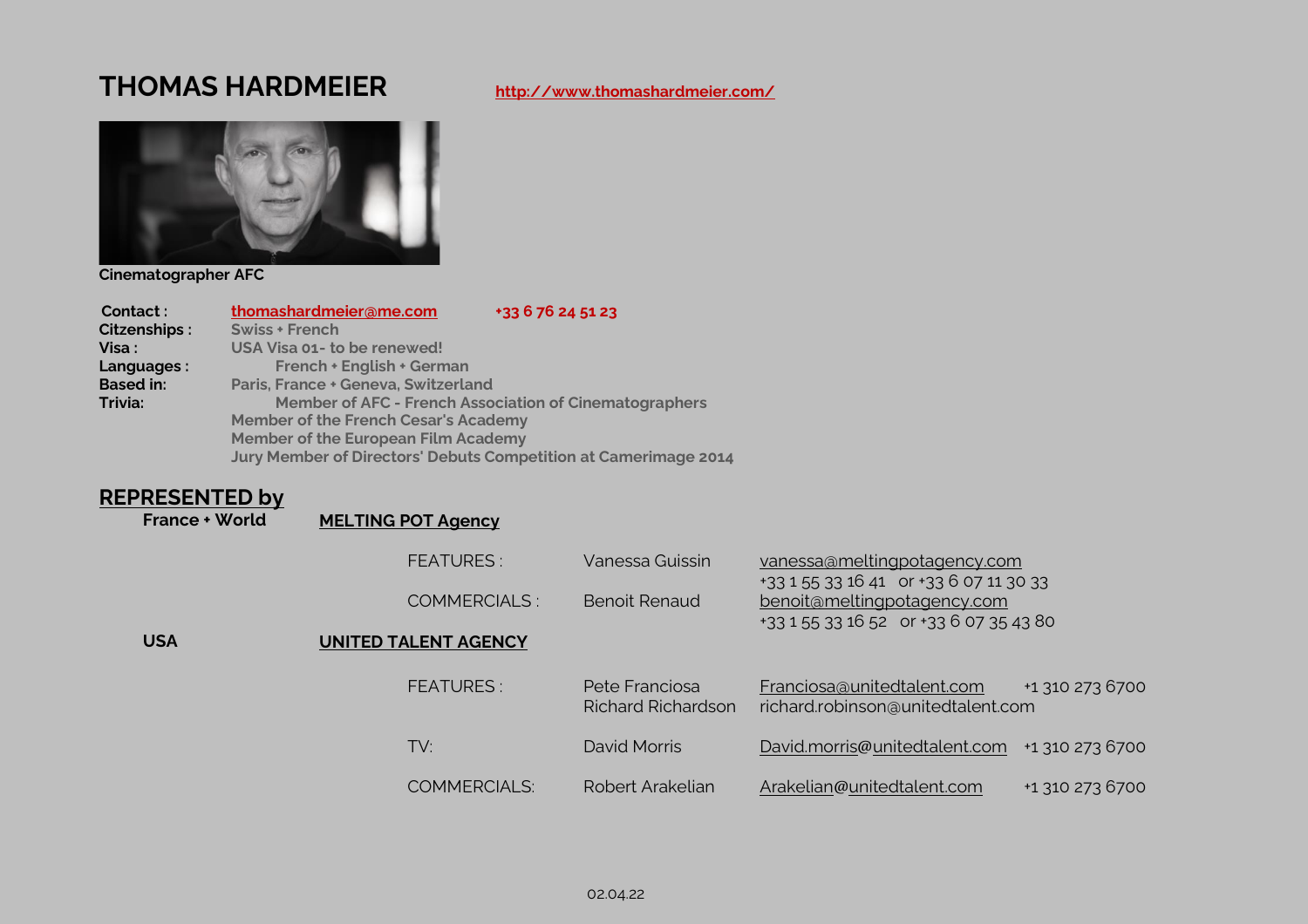|                                   | <b>FEATURE FILMS</b> (partial list)                                                                                                                                                                      | <b>DIRECTOR</b>                                | <b>PRODUCER</b>                                   |      |
|-----------------------------------|----------------------------------------------------------------------------------------------------------------------------------------------------------------------------------------------------------|------------------------------------------------|---------------------------------------------------|------|
|                                   | <b>RETOUR EN ALEXANDRIE</b> / Back To Alexandria<br>starring Nadine Labaki, Fanny Ardant, Eva Monti                                                                                                      | <b>Tamer Ruggli</b>                            | Tipi'lmages Genève                                | 2022 |
| <b>APNEA</b>                      | starring Sofiane Zermani, Camille Rowe                                                                                                                                                                   | <b>David M.Rosenthal</b>                       | Nolita Cinema Paris for Netflix FR                | 2021 |
|                                   | <b>LOIN DU PERIPH/ The Takedown</b><br>starring Omar Sy, Laurent Lafitte, Izia Higelin, Dimitri Storoge                                                                                                  | <b>Louis Leterrier</b>                         | Mandarin Production Paris for Netflix GB          | 2021 |
| <b>BIG BUG</b>                    | starring Elsa Zylberstein, Alban Lenoir, Stéphane de Groodt, Isabelle Nanty, Youssef Hadji, Claire Chust, François Levantal, Claude Perron                                                               | <b>Jean-Pierre Jeunet</b>                      | Eskwad+Tapioca Films Paris for Netflix GB         | 2020 |
| <b>FEATURES TV</b> (partial list) |                                                                                                                                                                                                          | <b>DIRECTOR</b>                                | <b>PRODUCER</b>                                   |      |
| <b>INTO THE NIGHT</b>             | 6x35min - series created by Jason George (writer+showrunner+producer)<br>starring Pauline Etienne, Stefano Casetti, Laurent Capelluto, Astrid Whettnall, Mehmet Kurtulus, Jan Bijvoet, Alba Gala Bellugi | <b>Norman Bates (Inti Calfat+Dirk Verheye)</b> | Entre Chien+Loup Bruxelles for Netflix US         | 2019 |
|                                   | <b>FEATURE FILMS</b> (partial list)                                                                                                                                                                      | <b>DIRECTOR</b>                                | <b>PRODUCER</b>                                   |      |
|                                   | <b>VILLA CAPRICE/ THE CASE</b><br>starring Patrick Bruel, Nils Arestrup, Irène Jacob, Michel Bouquet, Paul Hamy, Claude Perron                                                                           | <b>Bernard Stora</b>                           | <b>JPG Films Paris</b>                            | 2019 |
|                                   | <b>Official Selection at Angouleme Film Festival 2020</b>                                                                                                                                                |                                                |                                                   |      |
| 2018                              | <b>PLACE DES VICTOIRES/ VICTORIOUS PLACE</b><br>starring Guillaume de Tonquédec, Piti Puia, Richard Bohringer                                                                                            | <b>Yoann Guillouzouic</b>                      | White Panama Films Paris-Magali Potier+Ryme Wehbi |      |
|                                   | <b>Official Selection at Angouleme Film Festival 2019 - Competition</b>                                                                                                                                  |                                                |                                                   |      |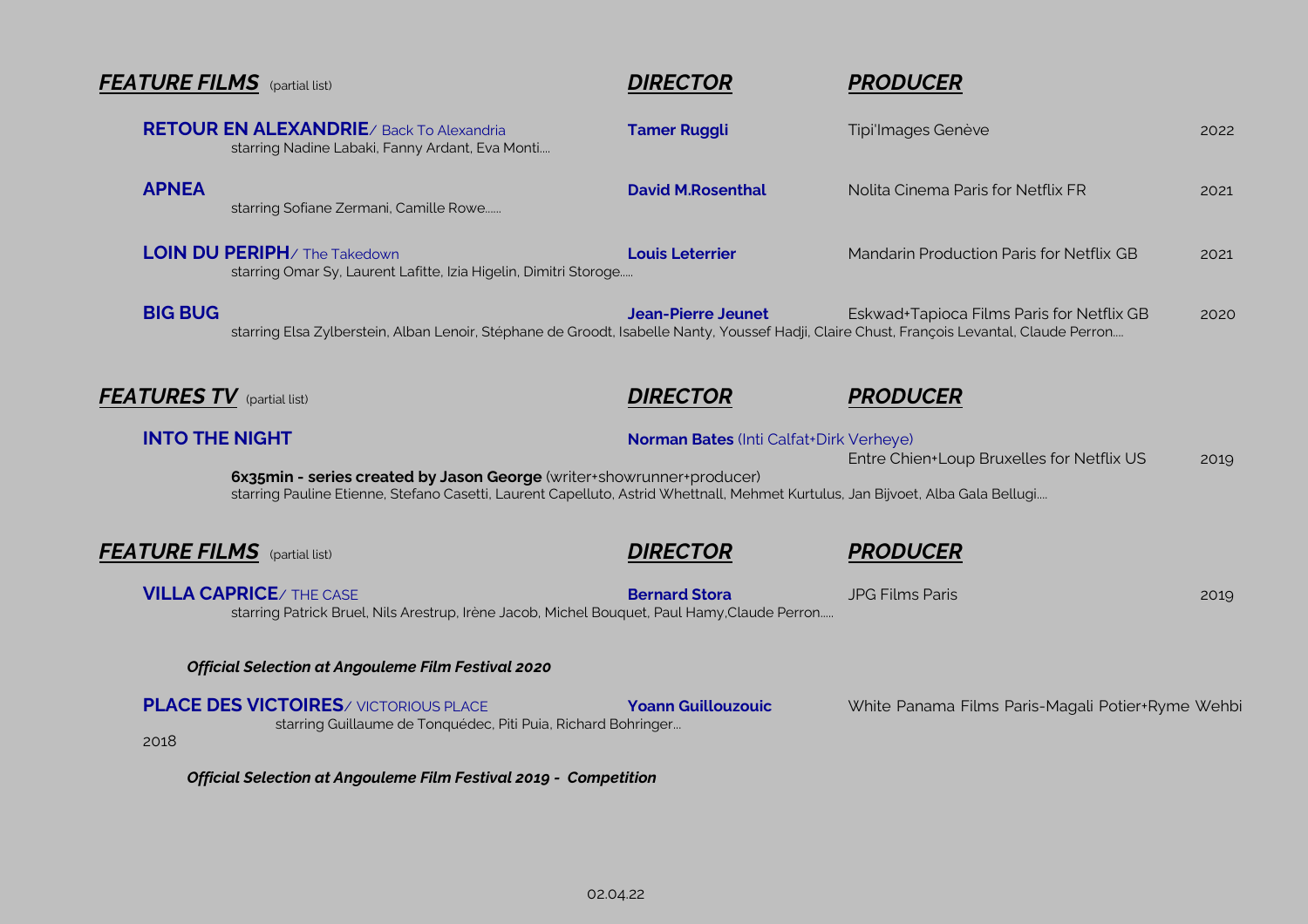| <b>OUT STEALING HORSES (WINTERPART)</b><br>starring Stellan Skarsgård, Bjorn Floberg, Tobias Santelmann, Danica Curcic<br>Berlin International Film Festival 2019 - Official Selection - Competition<br><b>Silver Bear 2019 for Outstanding Artistic Contribution</b> | <b>Hans Petter Moland</b> | 4 1/2 Fiksjon AS Oslo+Zentropa Denmark+Sweden 2018                                                   |      |  |
|-----------------------------------------------------------------------------------------------------------------------------------------------------------------------------------------------------------------------------------------------------------------------|---------------------------|------------------------------------------------------------------------------------------------------|------|--|
| <b>AU BOUT DES DOIGTS/ IN YOUR HANDS</b><br>starring Kristin Scott Thomas, Lambert Wilson, Jules Benchetrit, Karidja Touré<br>Official Selection at Angouleme Film Festival 2018 - Ciné+Concerts                                                                      | <b>Ludovic Bernard</b>    | ReciFilms Paris-M.Rubin+E.Juhérian                                                                   | 2017 |  |
| L'AMOUR EST UNE FETE / PARIS PIGALLE<br>starring Guillaume Canet, Gilles Lellouche, Xavier Beauvois, Michel Fau, Camille Razat                                                                                                                                        | <b>Cédric Anger</b>       | Curiosa Films Paris-Olivier Delbosc<br>Sunrise Films Paris-Anne Rapczyk                              | 2017 |  |
| <b>NOS FEMMES</b><br>starring Daniel Auteuil, Thierry Lhermitte, Richard Berry                                                                                                                                                                                        | <b>Richard Berry</b>      | La Petite Reine Paris - Thomas Langmann<br>Marie Coline Films Paris - Richard Berry                  | 2014 |  |
| LA PROCHAINE FOIS JE VISERAI LE COEUR<br>NEXT TIME I'LL AIM FOR THE HEART<br>starring Guillaume Canet, Ana Girardot                                                                                                                                                   | <b>Cédric Anger</b>       | Sunrise Films Paris - Thomas Klotz+Anna Rapczy 2013<br>Les Productions du Trésor Paris - Alain Attal |      |  |
| French César Award Nomination 2015 for Best Actor for Guillaume Canet<br><b>Official Selection at Angouleme Film Festival 2014</b><br>Various Festivals: Rome 2014, Rotterdam 2015x, Dublin 2015                                                                      |                           |                                                                                                      |      |  |
| <b>YVES SAINT LAURENT</b><br>2013<br>starring Pierre Niney, Guillaume Gallienne, Charlotte Lebon                                                                                                                                                                      | <b>Jalil Lespert</b>      | Wy Productions Paris - Wassim Béji                                                                   |      |  |
| <b>French César Award Nomination for Best Cinematography 2015</b><br>French César Award 2015 for Best Actor for Pierre Niney                                                                                                                                          |                           |                                                                                                      |      |  |

*European Panorama Selection - International Film Festival of Cinematography Cameraimage 2014 Berlin International Film Festival 2014 – Official Selection – Opening Film Panorama Selection*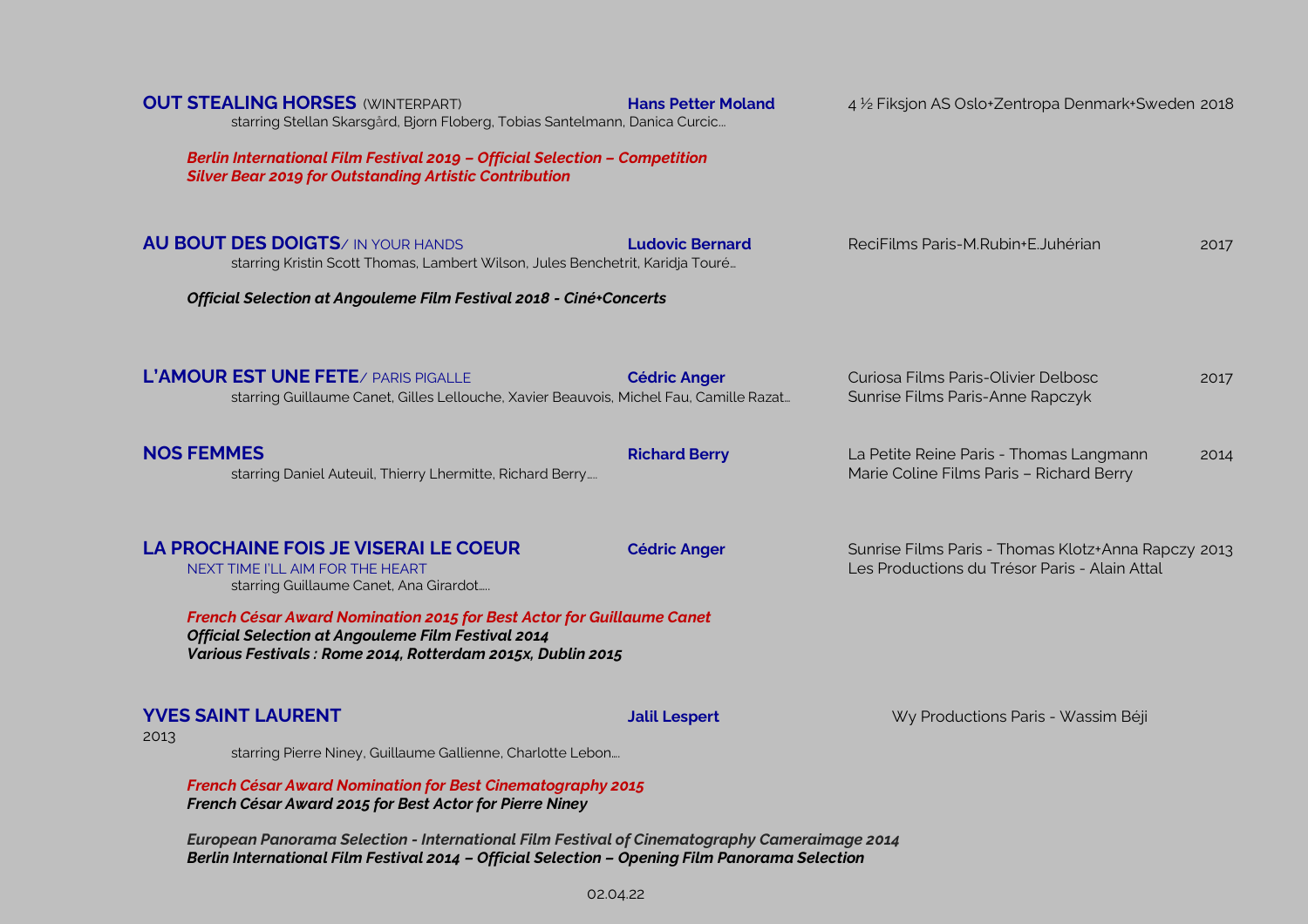| <b>DE GUERRE LASSE / MARSEILLE</b><br>starring Jalil Lespert, Tchéky Karyo, Hiam Abbas                                                                                                                                                                                                                                                                                                                                                                                                                                                                                                                                 | <b>Olivier Panchot</b>    | Elzevir Films Paris - Marie Masmonteil                          | 2013 |
|------------------------------------------------------------------------------------------------------------------------------------------------------------------------------------------------------------------------------------------------------------------------------------------------------------------------------------------------------------------------------------------------------------------------------------------------------------------------------------------------------------------------------------------------------------------------------------------------------------------------|---------------------------|-----------------------------------------------------------------|------|
| Beaune International Thriller Film Festival 2014 - section «Young Blood »                                                                                                                                                                                                                                                                                                                                                                                                                                                                                                                                              |                           |                                                                 |      |
| THE YOUNG AND PRODIGIOUS T.S.SPIVET<br>L'EXTRAVAGANT VOYAGE DU JEUNE ET PRODIGIEUX T.S.SPIVET<br>starring: Kyle Catlett, Helena Bonham Carter, Judy Davis<br>French César Award for Best Cinematography 2014<br>Best Cinematography Award - Académie des Lumiere 2014 CST Prize<br>Best 3D feature Film - International Film Festival of Cinematography Camerimage 2014<br><b>Jury Member of Directors' Debuts Competition Camerimage 2014</b><br>San Sebastian International Film Festival 2013 - Official Selection - Closing Night Film<br>3D Creative Arts Awards - Harald Llyod Award 2015 for Jean-Pierre Jeunet | <b>Jean-Pierre Jeunet</b> | Epithète Films Paris - Frédéric Brillion<br>Tapioca Films Paris | 2012 |
| <b>COLLISION</b> / INTERSECTIONS<br>starring Frank Grillo, Jaimie Alexander, Roschdy Zem, Marie-José Croze                                                                                                                                                                                                                                                                                                                                                                                                                                                                                                             | <b>David Marconi</b>      | Europa Corp Paris - Luc Besson                                  | 2012 |
| <b>DO NOT DISTURB</b><br>starring François Cluzet, Yvan Attal, Laetitia Casta, Charlotte Gainsbourg, Asia Argento                                                                                                                                                                                                                                                                                                                                                                                                                                                                                                      | <b>Yvan Attal</b>         | UGC/Les Films du 24 Paris - Mikael Abecassis                    | 2011 |
| <b>TRIBUALTIONS D'UNE CAISSIERE</b><br>starring Déborah François, Elsa Zylberstein                                                                                                                                                                                                                                                                                                                                                                                                                                                                                                                                     | <b>Pierre Rambaldi</b>    | Big World Paris + Nexus Factory Bruxelles                       | 2011 |
| R.I.F. (Recherche dans l'Intérêt des Familles)<br>starring Yvan Attal, Pascal Elbe, Valentina Cervi, Carlo Brandt                                                                                                                                                                                                                                                                                                                                                                                                                                                                                                      | <b>Franck Mancuso</b>     | Babe Film Paris - Fabio Conversi                                | 2010 |
| <b>A BUTTERFLY KISS</b> / UN BAISER PAPILLON<br>starring Cécile de France, Valeria Golino, Vincent Perez                                                                                                                                                                                                                                                                                                                                                                                                                                                                                                               | <b>Karine Silla Perez</b> | Europa Corp Paris + Thelma Film Paris                           | 2010 |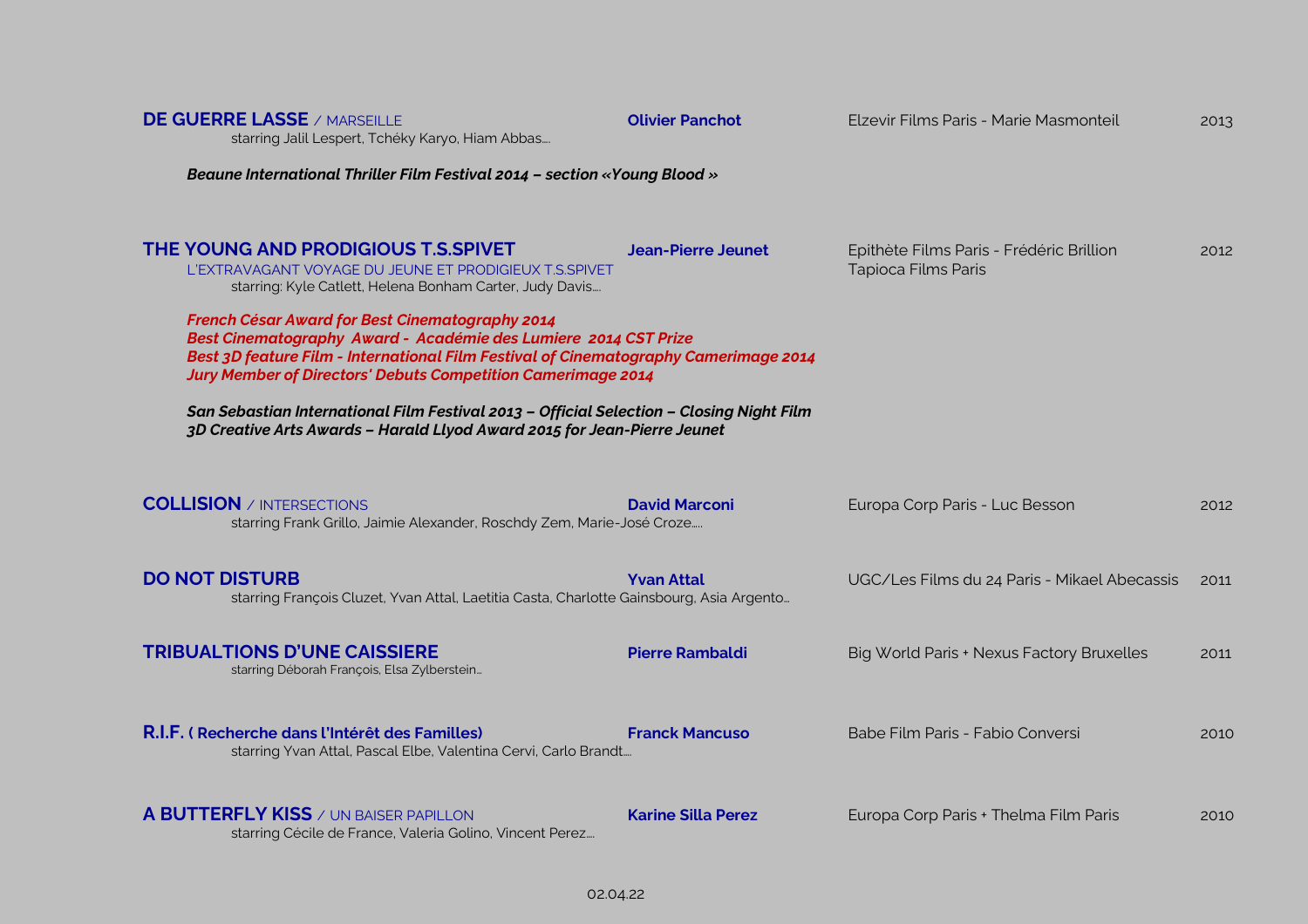#### *Montreal World Film Festival 2011 – Special Mention of the First Films Jury*

| <b>JE N'AI RIEN OUBLIE</b> / SMALL WORLD<br>starring Gérard Depardieu, Nils Arestrup, Nathalie Baye, Françoise Fabian, Alexandra Maria Lara                                                            | <b>Bruno Chiche</b>     | Quad Films Paris - Nicolas Duval                 | 2010 |  |
|--------------------------------------------------------------------------------------------------------------------------------------------------------------------------------------------------------|-------------------------|--------------------------------------------------|------|--|
| <b>22 BULLETS / L'IMMORTEL</b><br>starring Jean Reno, Kad Merad, Jean-Pierre Daroussin, Marina Fois                                                                                                    | <b>Richard Berry</b>    | Europa Corp Paris - Luc Besson/P.A.Le Pogam 2009 |      |  |
| <b>ACCOMPLICES</b> / COMPLICES<br>starring Gilbert Melki, Emanuelle Devos, Nina Meurisse                                                                                                               | <b>Frédéric Mermoud</b> | Tabo Tabo Films Paris + Saga Film Lausanne       | 2008 |  |
| <b>Locarno 2009 - International Competition</b><br>Chicago International Film Festival 2009 - « prix de la mise en scène » - best staging<br><b>Swiss Film Prize 2010 - Nominated for Best Picture</b> |                         |                                                  |      |  |
| <b>COLUCHE, l'Histoire d'un mec</b> / Coluche: The Story of a Guy <b>Antoine De Caunes</b><br>starring François Xavier Demaison, Léa Drucker, Denis Podalydes                                          |                         | Cipango Paris - Th. Anargyros + E. de Vésine     | 2007 |  |
| French César Award Nomination 2009 for Best Actor for François-Xavier Demaison                                                                                                                         |                         |                                                  |      |  |
| <b>CHRYSALIS</b><br>starring Albert Dupontel, Marthe Keller, Mélanie Thierry                                                                                                                           | <b>Julien Leclercq</b>  | Gaumont Paris - Franck Chorot                    | 2006 |  |
| <b>THE BLACK BOX</b> / LA BOITE NOIRE<br>starring José Garcia, Marion Cotillard                                                                                                                        | <b>Richard Berry</b>    | Europa Corp Paris - Luc Besson                   | 2005 |  |
| I CESAR / MOI CESAR, 10ans $\frac{1}{2}$ , 1m39<br>starring Jules Sitruk, Maria de Medeiros, Jean-Philipe Ecoffey                                                                                      | <b>Richard Berry</b>    | Europa Corp Paris - Luc Besson                   | 2003 |  |

02.04.22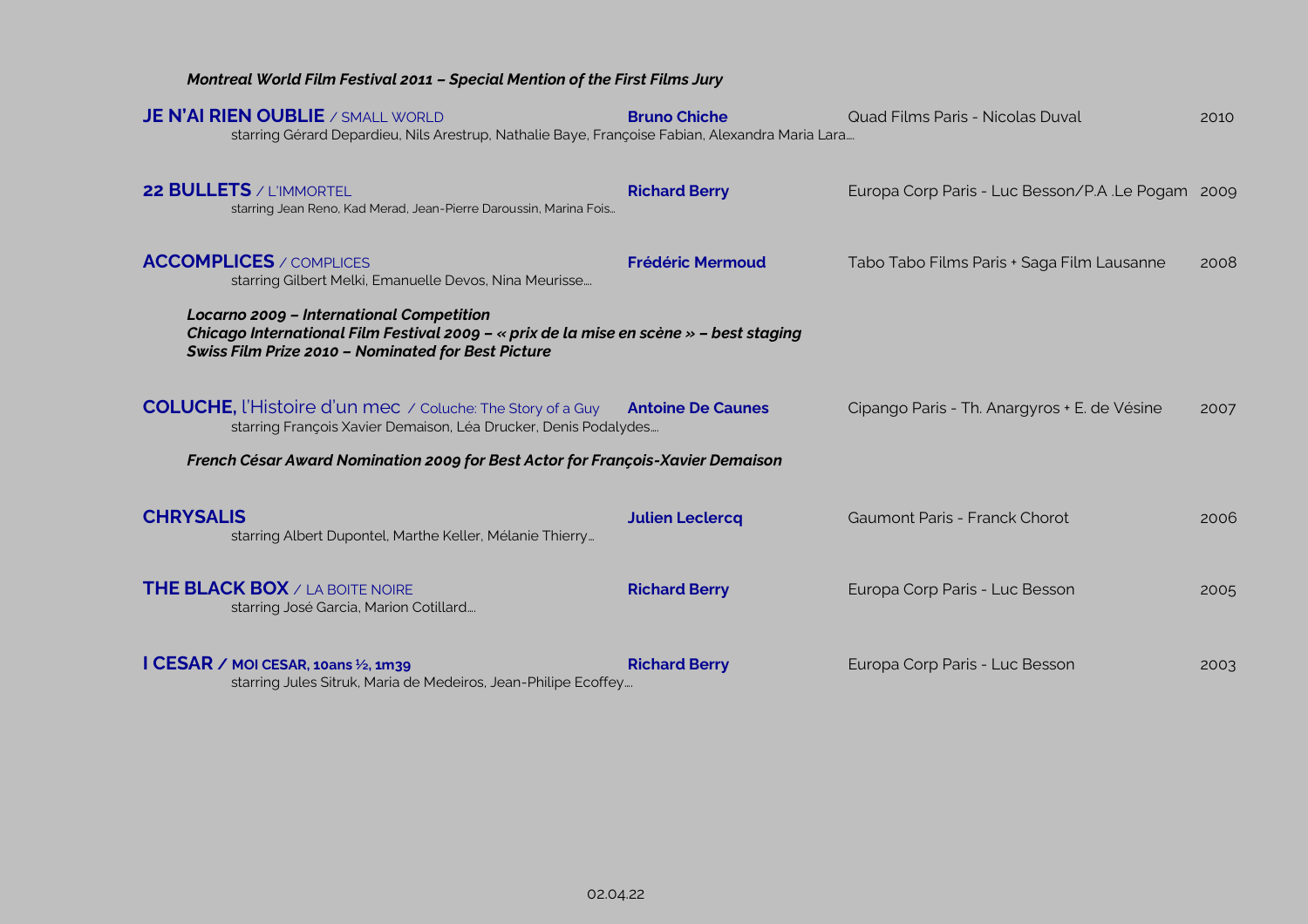| <b>COMMERCIALS</b> (partial list)                           | <b>DIRECTOR</b>           | <b>PRODUCER</b>                  |      |
|-------------------------------------------------------------|---------------------------|----------------------------------|------|
| Klarna "14 Films"                                           | <b>JEFF LOW</b>           | <b>Biscuit Filmworks UK</b>      | 2022 |
| <b>BarclayCard "The End isn't the End"</b>                  | <b>JEFF LOW</b>           | <b>Biscuit Filmworks UK</b>      | 2022 |
| <b>D5-Vestiaire Collective "Long Live Fashion"</b>          | <b>ANDREAS NILSSON</b>    | <b>Biscuit Filmworks UK</b>      | 2022 |
| <b>Temptations "Balloon Man"+"Grim Reaper"</b>              | <b>JEFF LOW</b>           | <b>Biscuit Filmworks UK</b>      | 2021 |
| Rogé Cavailles " Gel Bain Douche"                           | <b>CAMILLE MAROTTE</b>    | <b>Gang Films Paris</b>          | 2019 |
| <b>Nescafé "Dolce Gusto"</b>                                | <b>UNCLE FRIENDLY</b>     | Gang Films Paris                 | 2018 |
| <b>Milka</b>                                                | <b>JEAN-PIERRE JEUNET</b> | Tobago Film Paris                | 2018 |
| <b>Desjoyaux</b>                                            | <b>BLACKTOOL</b>          | <b>Blacktool Paris</b>           | 2018 |
| <b>Rogé Cavailles "Audrey"</b>                              | <b>CAMILLE MAROTTE</b>    | <b>Gang Films Paris</b>          | 2018 |
| <b>Cetelem "Chien"</b>                                      | <b>MARTIN BOURBOULON</b>  | <b>Solab Paris</b>               | 2018 |
| Marks&Spencer Beefs Up Summer Campaign                      | <b>M.ROULIER+P.LHOMME</b> | Quad/WhereIsBrian+Foodfilm Paris | 2018 |
| Dr.Oetker « Casa di Mama»                                   | <b>MICHAEL FUETER</b>     | <b>Big Fish Berlin</b>           | 2018 |
| Mikado «Celle qui n'en perd pas une miette »                | <b>NEIL HARRIS</b>        | Smuggler/Can Premiere Heure      | 2017 |
| <b>L'Homme Lacoste Parfums</b>                              | H <sub>5</sub>            | H <sub>5</sub> Paris             | 2017 |
| La Banque Postale « Engagée+Citoyenne »                     | AB/CD/CD                  | La Pac Paris                     | 2017 |
| Braun S9 « Long Haul »+« Meet the Parents »<br>« Les Alpes» | <b>GREG &amp; LIO</b>     | The Marmalade Films Hamburg      | 2017 |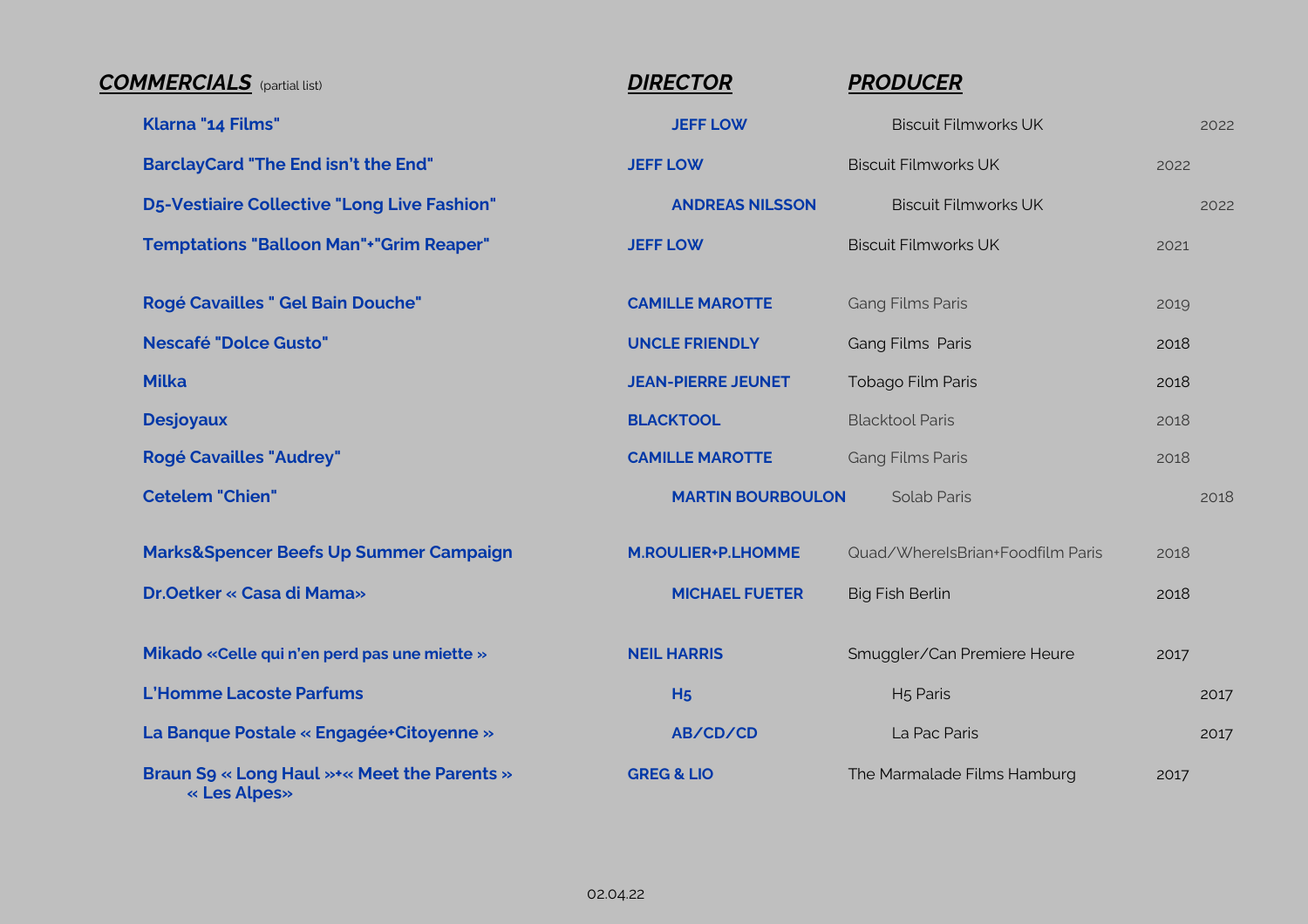| Alvalle « La plus chaude des soupes chaudes » | <b>BENJAMIN PARENT</b>    | <b>Henry Paris</b>             | 2016 |
|-----------------------------------------------|---------------------------|--------------------------------|------|
| Mountain Dew « Fade Away » + »Up »            | <b>ANDREAS NILSSON</b>    | <b>Biscuit Filmworks LA</b>    | 2016 |
| <b>McDonald Monopoly</b>                      | <b>CHRISTOPHER HUTSUL</b> | <b>Wanda Productions Paris</b> | 2016 |
| Aldi « The Gods »                             | <b>ANDREAS NILSSON</b>    | <b>Czar Germany</b>            | 2016 |
| <b>Villaggio « The Yard »</b>                 | <b>KATHI PROSSER</b>      | Partners Toronto               | 2016 |
| <b>IP Suisse/Denner</b>                       | <b>MICHAEL FUETER</b>     | <b>Stories Zurich</b>          | 2016 |
| <b>Ikea: Cooks</b>                            | <b>JEAN-PIERRE JEUNET</b> | Independent Media Culver City  | 2016 |
| <b>Milka «Time Machine »</b>                  | <b>JEAN-PIERRE JEUNET</b> | Tobago Film Paris              | 2016 |
| Stella Artois « Never Heard of it »           | <b>ANDREAS NILSSON</b>    | <b>Biscuit Filmworks UK</b>    | 2016 |
| Perce Neige « On a tous un rôle à jouer »     | <b>XAVIER GIANNOLI</b>    | <b>Insurrection Paris</b>      | 2016 |
| <b>Dr.Oetker « Pizza Tradizionale »</b>       | <b>MICHAEL FUETER</b>     | Honest International Berlin    | 2016 |
| McDonald « Patisseries by Mc Café »           | <b>BENJAMIN PARENT</b>    | <b>Henry Paris</b>             | 2016 |
| Nestlé Extrême Mini « Prise de vitesse »      | <b>PAUL MIGNOT</b>        | <b>Quad Productions Paris</b>  | 2016 |
| <b>Renault « Les Fausses Excuses »</b>        | <b>ANTHONY MARCIANO</b>   | <b>Bandits Paris</b>           | 2016 |
| <b>Smart Forfour</b>                          | <b>BRUCE ST.CLAIR</b>     | Eagle Media Shanghai           | 2016 |
| <b>Mauboussin « Ange ou Démon »</b>           | <b>SYLVIE LANCRENON</b>   | <b>Noside Paris</b>            | 2016 |
|                                               |                           |                                |      |
| Auchan « Le Retrait en 1h »                   | <b>MARTIN BOURBOULON</b>  | <b>Solab Pictures Paris</b>    | 2015 |
| <b>Orange Caraibe</b>                         | <b>MATHIAS PARDO</b>      | Roomservice Prod Paris         | 2015 |
| <b>Le Bon Coin</b>                            | <b>JOHN GRAMMATICO</b>    | <b>Bandits Paris</b>           | 2015 |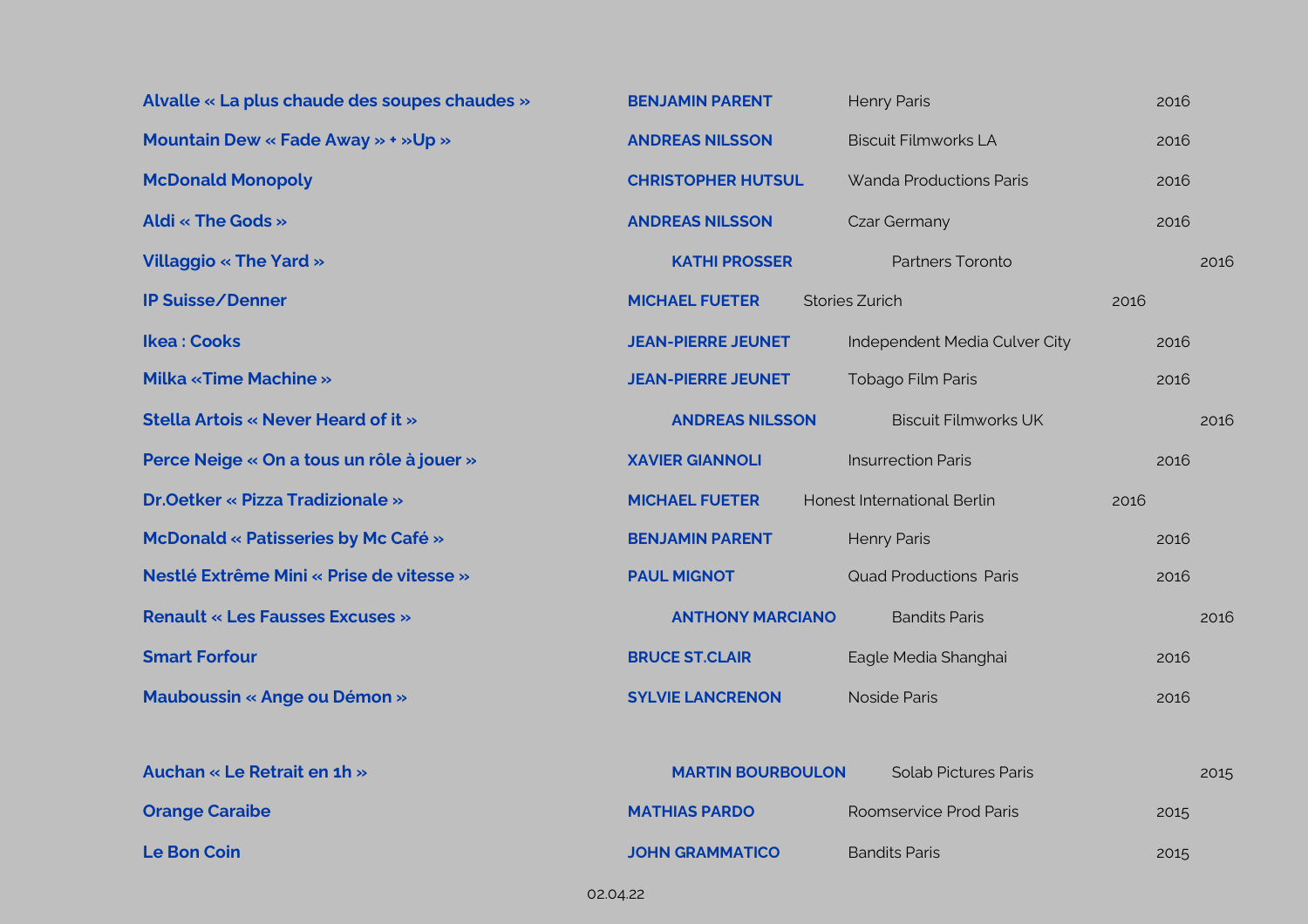| <b>Jeep K4</b>                                                      | <b>PAUL MIGNOT</b>        | Eagle Media Shanghai                                     | 2015 |
|---------------------------------------------------------------------|---------------------------|----------------------------------------------------------|------|
| Hera Jun Ji-Hyun                                                    | <b>LIUKH</b>              | Keystone Films Paris-France<br>Plan It Seoul-South Korea | 2015 |
| <b>Golden Age « Love »</b>                                          | <b>GLEB ORLOV</b>         | 2332 Films Kiev                                          | 2015 |
| <b>Domus</b>                                                        | <b>MARTIN BOURBOULON</b>  | <b>Solab Pictures Paris</b>                              | 2015 |
| <b>Organ_Donation</b><br>«The Man who died the most in the Movies » | <b>STEVE ROGERS</b>       | Wanda Productions Paris                                  | 2015 |
| Lavazza « The Origins of a Blend »                                  | <b>JEAN-PIERRE JEUNET</b> | Tobago Film Paris                                        | 2015 |
|                                                                     |                           |                                                          |      |
| <b>French Airforce</b>                                              | <b>DERIN SEALE</b>        | Moonwalk Films Paris                                     | 2014 |
| Dorna « Bridesmaid »                                                | <b>REYNALD GRESSET</b>    | <b>Caviar Content Bruxelles</b>                          | 2014 |
| <b>Leroy Merlin « Selfie »</b>                                      | <b>BLACKTOOL</b>          | Rita Films Paris                                         | 2014 |
|                                                                     |                           |                                                          |      |
| <b>EDF Pulse « Donnons l'impulsion au progrès »</b>                 | <b>YVAN ATTAL</b>         | <b>Wanda Productions Paris</b>                           | 2013 |
| <b>Subaru The Outback - Le Meurice</b>                              | <b>ANAMI FUMIHIDE</b>     | Nos Vos Paris                                            | 2009 |
| <b>Toyota Vitz</b>                                                  | <b>YASUSHI KURIHARA</b>   | Nos Vos Paris                                            | 2007 |
| Audi - Génétiquement avancée                                        | <b>OLIVIER MEGATON</b>    | Dog Production Paris                                     | 2007 |